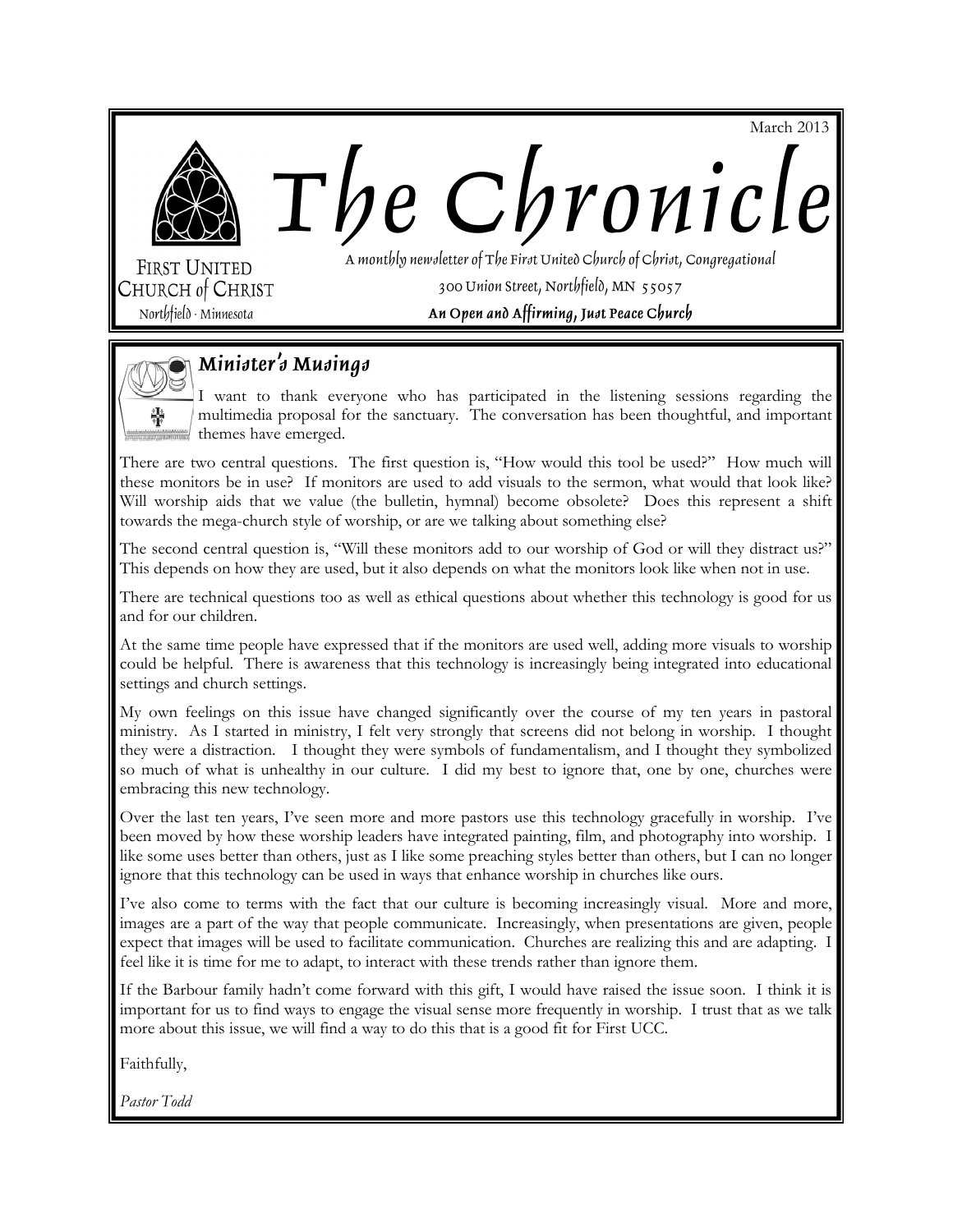

## Moderator's Minute

One of the joys of being moderator is to have your finger on the pulse of this very vibrant congregation. It means at times that your inbox is overflowing, but a little sifting and prioritizing makes it possible to enjoy all of the wonderful things that are happening.

On March 16-17 we have the opportunity as a congregation to answer the call of the Reverend Abigail Henderson as our new Associate Minister. The search committee did a wonderful job vetting the candidates and they feel that God is truly calling Abby to become part of our church family. Please look in your mail, in *The Chronicle*, online and listen in church for more information about Abby and her ministry. Following worship on March 17th there will be a special congregational meeting where we will vote on the call. Please make every effort to be present for this important event in the life of the church.

One of Pastor Todd's goals is to broaden our experiences in prayer and worship. He has asked us to have conversations about how we could enhance our worship experiences. Members of council have been listening to conversations about improving the audio in the sanctuary and creating opportunities for the visual arts during worship. This has been an exciting time to hear a lot of different opinions about what we value in our shared worship experience. Please know that no decisions have been made at this time; we are still listening and excited about what we are hearing from you.

On the horizon is a capital campaign and we are beginning to discuss and focus our priorities for this endeavor. There have been conversations about upgrading our kitchen and lowering our carbon footprint by making our building more efficient (and many other directions too!) I will continue to keep you informed as work progresses on this very important task.

Through it all I hope we are listening for God's voice. What are we called to do? Why are we being called to do this work at this time? I feel truly blessed to be part of the process.

Respectfully submitted,

*Greg Muth*

## Associate Minister Search Update

Our committee is very pleased to recommend to the congregation the call of Abigail Henderson as our new Associate Minister. Call Sunday will be on March 17 with an open house on Saturday, March 16 from 2:00-4:00 p.m. at the Church.

The open house will offer you an opportunity to meet Abby and learn more about her background and the skills she brings to this position. Sunday's service at 10:30 a.m. will be conducted by Pastors Todd and Abby, so that you will be able to see her in action as part of the ministerial team that is key to this position.

After the service Moderator Greg Muth will hold a special congregational meeting to formally present Abby's call to the congregation. After time for discussion, there will be a paper ballot vote on her call.

We hope to see all of you at the open house on Saturday, March 16 and on Call Sunday, March 17 as our congregation takes this next important step in our journey together.

*~ Margit Johnson (Chair), Nancy Johnson-Maloney, Kaara Maki, Will Marroquin-Haslett, Jerry Mohrig, Greg Muth, Bill Poehlmann, Jami Reister, Rev. Todd Smith Lippert*

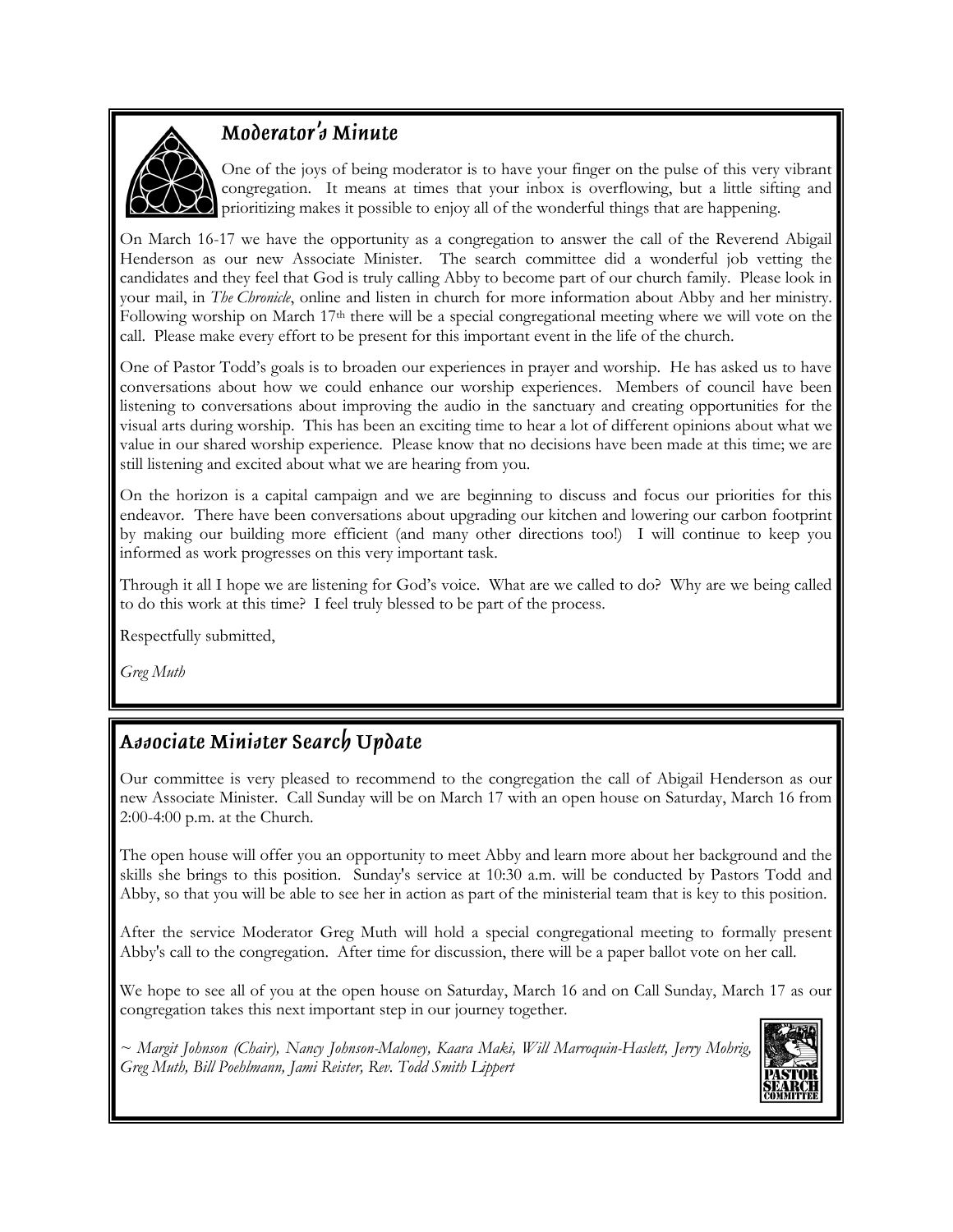### March Faith Forums at 11:45 a.m.

Please join us after worship service in the Sanctuary as we explore the many aspects that form our faith:

**3/3: Faith Story: Mary Caroline Henry**

**3/10: Presentation on human trafficking by the organization "Breaking Free"**

**3/17: No Forum (Associate Minister Call & Vote)**

**3/24: No Forum (Palm Sunday)**

**3/31: No Forum (Easter)**

## Lenten and Easter Worship Services

This is a reminder that there are services on Wednesday evenings during the Lenten season. Soup suppers are offered by various committees at 5:30 p.m. each Wednesday with a quiet service of reflection following. The service will be from 6:30 until 7:00 p.m.

Maundy Thursday, March 28, will be a service at 7:00 p.m. in the sanctuary. There are two services on Easter Sunday, 8:30 a.m. and 10:30 a.m., with a coffee served between them. All are welcome!

# Spring 2013 Inquirers' Classes

Would you like to know more about First UCC and/or become a member of our Church? The Spring 2013 Inquirers' Classes will be held on March 10 and March 24, following Worship in the Church Parlor off the Assembly Room. Child care will be provided.

New members will be received on Sunday, April 14, during the Worship Service.

### Nine to Dine

Nine to Dine sign-up will continue in March! Sign-up after church or email Liz Hankins [\(liz36hankins@yahoo.com\)](mailto:liz36hankins@yahoo.com) or Linda Wagenbach ([lwagenba@kmwb\)](mailto:lwagenba@kmwb).

### First UCC to Participate in Yale Institute of Sacred Music Congregations Project

From June 20-June 27 Chris Brunelle, Bob Gregory-Bjorklund and Todd Smith Lippert will be participating in the Yale Institute of Sacred Music Congregations Project in New Haven, CT. Chris, Bob, Theo Wee and Pastor Todd submitted a proposal that seeks to address the question, "Now that children are present for all of our Sunday service, how else should our worship evolve?" To attempt to answer this question, we want to explore working towards "Arts-Infused Worship," integrating more of the arts into worship on a regular basis. Also, we recognize that there is "simple but compelling" worship music that encourages very strong singing at First UCC, and we want to find ways to add more of this type of music. Chris, Bob, and Todd will be working with worship and music experts from around the country to help worship at First UCC become even more meaningful and life giving. We are grateful to God for this opportunity and pray that it will serve our church's ministry in the years ahead.

### A New Song

Copies of "A New Song," a sermon by Bob Griggs in which he talks about being hospitalized for depression, are available outside the church office.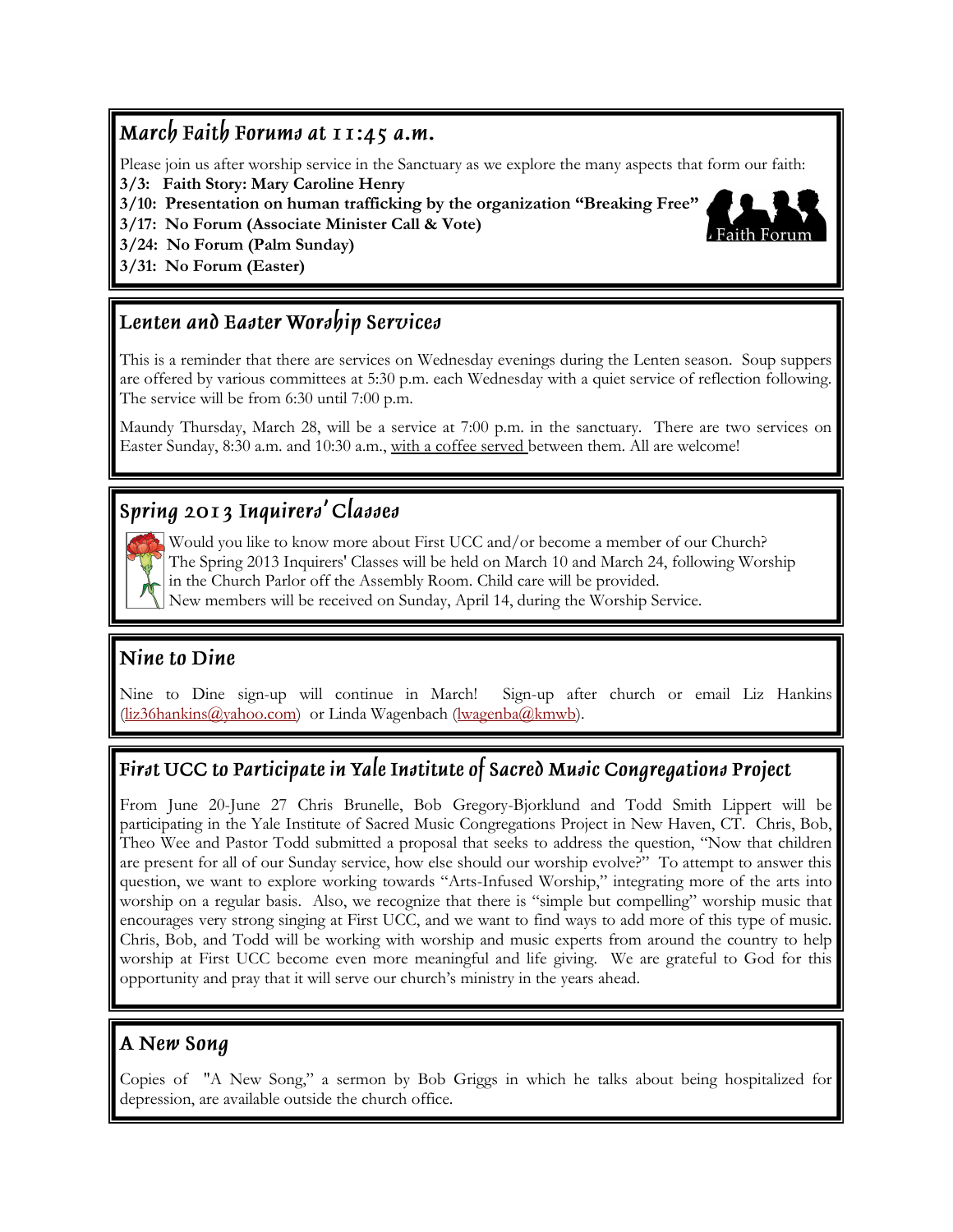## Newsletter Format/Frequency Change

Beginning next month (April), *The Chronicle* will be published twice per month on the second and fourth Thursdays. If you have "opted in" to the church's email distribution list, you will receive *The Chronicle* via email.\* If you have not, you may pick up a paper copy from the hallway rack near the south (parking lot) entrance. If you have requested to be on our paper mailing list, a paper copy of both issues will be mailed to you at the end of each month. (If you are on the paper mailing list but plan to pick up a paper copy at church, please let the office know so we can reduce our paper/printing/postage costs.)

\* To "opt in" to our email distribution list, please visit our website (www.firstucc.org) and enter your information on the right-hand sidebar under "Join Our Mailing List."

## ONA Worship Celebration

#### **Annual Open and Affirming (ONA) Worship Celebration - "Widening the Circle" Union Congregational Church, United Church of Christ**

**118 4th St., Elk River, MN April 14, 2013 Workshops at 2:30 p.m. Worship at 4 p.m. Reception following.**

This year, our Conference Open and Affirming (ONA) Celebration will be something new! The success of the "Vote NO on the Marriage Amendment" campaign last fall gives our 39 churches an additional reason to gather and celebrate being in community with together. We need to see and embrace each other; worship, sing, pray, study, eat and vision together; and for some this year to lodge and travel together.

The worship this year will be led by Rev. Dr. J. Bennet Guess, Executive, Minister for Local Church Ministries of the UCC. Guess has written more than 500 articles on all aspects of the church, earning him more than 60 awards. His writing demonstrates his broad knowledge of the UCC and local-church life and demonstrates his capacity to think critically as well as creatively. He is a member of numerous ecumenical organizations and is a member of the UCC's 5 member national Collegium of Officers.

Music will be provided by the St. Anthony Park United Church of Christ sanctuary choir.

Two workshops are offered at 2:30 p.m.: "A New Way of Doing Church" presented by Shift UCC - a brand new ministry setting within the Minnesota Conference of the United Church of Christ, led by Lawrence T. Richardson, and "Sing Out" led by Gigi Nauer, co-director at Pilgrim Point Camp and Music Director for Pilgrims' UCC in Maple Grove.

For those who would like to be present for the Celebration but find constraints due to the distance, some members of ONA churches in the metro area are offering their homes for overnight lodging on the weekend of the celebration.

Accommodation for those nights will also be available in Alexandria for those who would like to break up a trip from the North and carpool from Alexandria to Elk River on Sunday the 14th of April.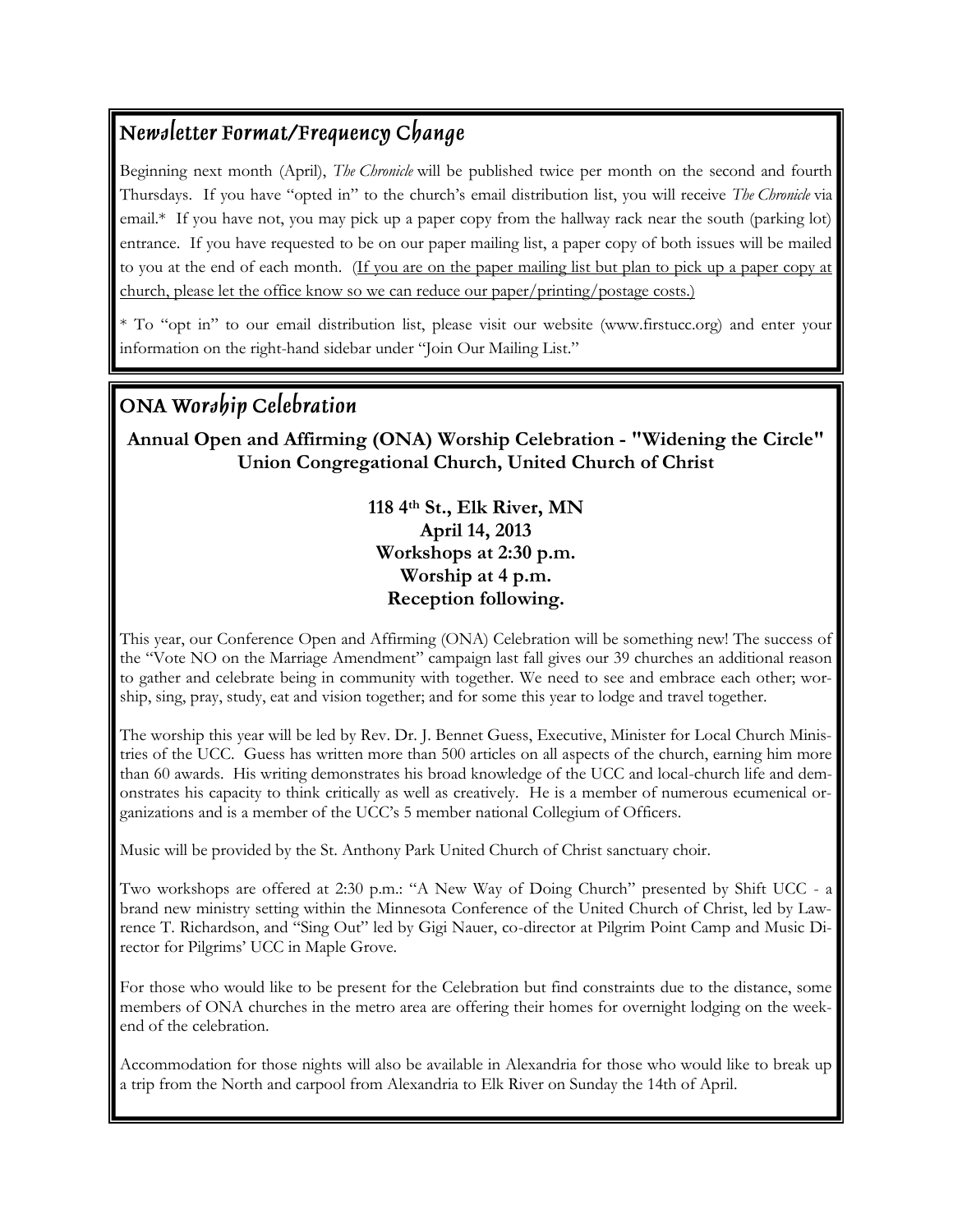## Annual First UCC Parent Potluck

The party you've all been waiting for! A chance to meet and converse with other parents at First UCC, without the children present! Think of all the friendships that will blossom. Imagine the wonderful food. Look forward to the excellent conversations, uninterrupted by small children.

#### **Parents of First UCC, mark your calendars!!!**

**Date:** Saturday, March 9

**Time:** 5-8pm

**Place:** Elise Eslinger and Don Perkins' house, 803 Thye Pkwy, Northfield

**RSVP by Wednesday, March 6,** to Melissa Sharpe at [melissa.m.sharpe@gmail.com](mailto:melissa.m.sharpe@gmail.com) or [507.301.3291](tel:507.301.3291)

Potluck guidelines:

If your last name begins with:

A - J: Side dish (veggies, bread, fruit salad, etc.)

K - Q: Main dish

R - Z: Dessert

Everyone: Your preferred beverage(s)!

Childcare not provided.



## A Taste of Meditation

The word "meditation" conjures many stereotypical ideas - someone twisted like a pretzel, sitting motionless under a tree for hours; a group of people chanting "OHHHHHHHMMMM"; Buddhist monks, walking in circles with candles.

BUT.

A N D

Meditation, simply put, is making a choice to focus your mind on something. Meditation provides a sense of calm, peace, and balance that benefits our emotional, physical, and spiritual health, and it's accessible to everyone.

**First UCC** is offering a **free** meditation series, which began the first Sunday in Lent. Come to all six classes or come to only one, and explore different types of medita-Let the words of MY MOUTH tion. Designed for beginners, and open to everyone. Child care provided.

 $-AND. THE$ MEDITATION OF March 3 - Mudra meditation

MY HEART March 10 - Mantra meditation ACCEPTABLE TO YOU,

) LORD March 17 - Labyrinth & Gazing meditation

MY ROC March 24 - Conscious Relaxation meditation & Silence meditation

**MY REDEEMER Classes will meet in the Northfield Day Care from 9:30 - 10:00am**. Led by Melissa **SALM 19:14, NRSV** Sharpe. **TELEFIEL**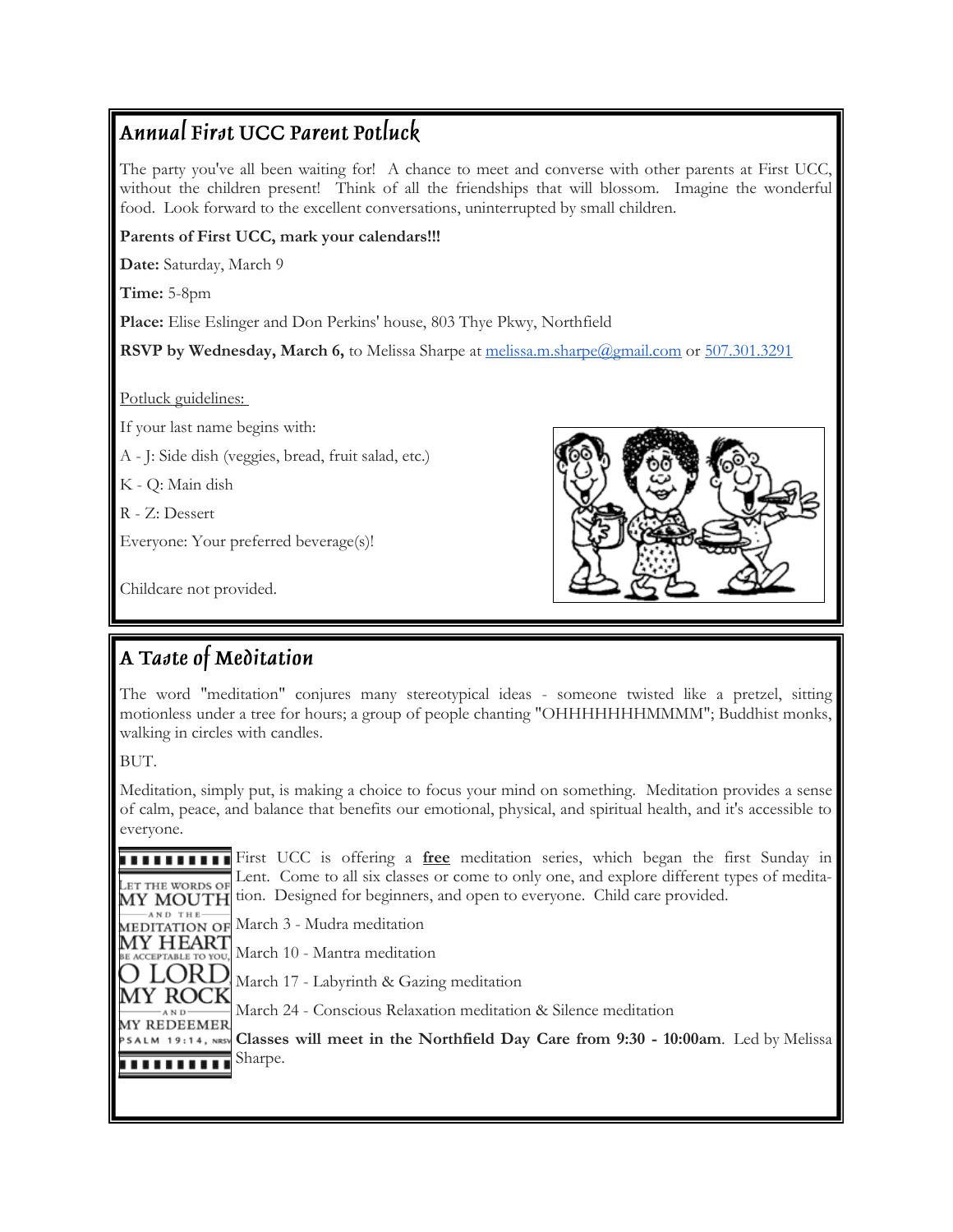## Service and Social Responsibility (SSR) News

- **SSR assisting our open and affirming aspirations:** I'm just back from the State Capitol where over 100 Minnesota faith leaders from many religions and communities led over 2,000 of us in a rally for legalizing marriage for *all* Minnesotans *this legislative session*. Please help our church achieve a goal of exercising our religious freedom to marry gay and lesbian couples in true marriage. Support this effort in ways you can including making sure legislators know how important marriage is as it relates to religious freedom, a healthy, creative community, and one open and affirming of the broad spectrum of God's creation. Our work is not done. Others started a conversation about marriage, and it's wonderful to see where that has taken the state once we started to talking to each other.
- **SSR** organizing the energy of the congregation to help community members in need: Thanks so much to those who helped us fulfill our time in late January for helping cover the hospital's Meals-on-Wheels. We have another two weeks' block of time **March 17-30**. Please let Liz Hankins know if you would do this 1-hour task at noon any one of those days. I found when my kids where young that it was an excellent way to introduce children to some of the needs of people of all incomes and introduce them to service.
- **SSR partnering with others and you, most of all, to live out Christ's call to feed those in need:**  Minnesota has an exceptional network of food shelf activity. A central repository and wise facilitator of that is the interfaith Minnesota FoodShare. They designate **each March Minnesota FoodShare month.** We will again see what we can do to help meet the need by raising as much money, food, and awareness as we can. **Money is usually best** because FoodShare can by bulk and through various resources to obtain 10 times the food we buy and give. **Giving nutritious, nonperishable food is also good**  especially if you obtain it with your children. They can grasp the reality of hunger that way, learn about nutrition, the cost of food, and perceive how the gift of food can help others. **Food we collect this month** (and all year) goes directly to the Northfield Community Action Center foodshelf but will count toward our setting a standard of weight we'll use to challenge our congregation each year. **Money** can be directed to either the CAC foodshelf or MN FoodShare, where it helps this state-wide resource and is distributed to various foodshelves including the CAC. Money directed either way in March will help us set a standard. Give what you can this month and as you can – can of beans, can filled with money, etc.
- **Stewards of God's creation:** SSR and others are collecting information and making plans to turn our February activity into a bigger initiative of meaningful engagement changing our society's bad habits and hubris in warming the climate in ways detrimental to other societies and living things. Keep putting into action things you know to do to live the dreams you and those closest to you have for environmental stewardship; stay alert for additional ideas and initiatives.
- **Your OCWM dollars** this past month were distributed to the following organizations for the good works they help the Congregation see get done: Salvation Army of Rice County, Heifer International, Ruth's House, the What If Foundation, and the Northfield coalition Peace and Justice Fair. Please let SSR know about anything you believe we should be supporting. There are forms on the SSR bulletin board for this or write a note.

#### **Thanks…**

*… for your contributions to Our Church's Wider Mission (OCWM), Pilgrim Point Camp and to the four special mission offerings of the United Church of Christ! Because of your generosity, the Minnesota Conference was able to forward more than \$266,000 to the national United Church of Christ for its global, local, and justice/witness ministries. The remaining approximately \$500,000 went to strengthening and empowering the ministries of the Minnesota Conference. ~ Rev. Dr. Karen Smith Sellers, Conference Minister*

*… for your generous donation to Discovering Opportunities for Outreach and Reflection in support of the Chicago General Fund. With the support of donors like you, DOOR will continue to provide life-changing experiences to all participants as they seek the face of God in the city. ~ DOOR National Office (Denver, CO)*

*… for your generous contribution which supported our providing an annual community celebration to honor and remember Dr. Martin Luther King, Jr. and his message. ~ Corinne Smith, Northfield Healthy Community Initiative*

*… for your role in helping HOPE serve 500,000 clients in 16 countries around the world. Thanks to you, these men and women are receiving access to financial services and the Good News of the Gospel. ~ HOPE International*

*… for your generous contribution to CAC. Your financial support gives us the ability to meet the costs of rising essential services, food-clothing-shelter, to our Northfield neighbors. ~ Jim Blaha, Northfield CAC Executive Director*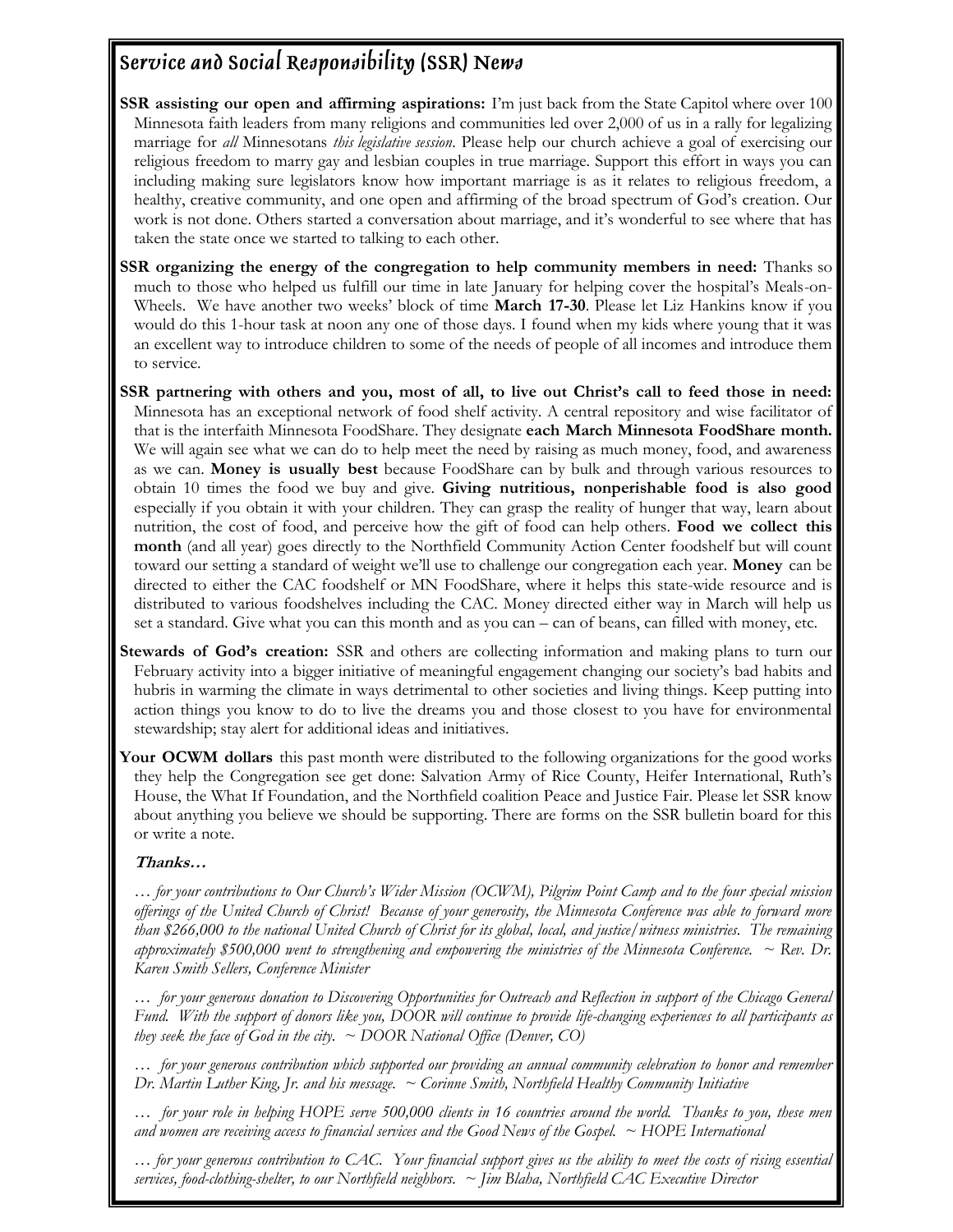| March $2013$                                                                                                                                                                                                                                                                                                                                                                          |                                                                 |                                              |                                                                                                                                                                                                                         |                                                                                                                                            |                                                                    |                                                                                                                          |
|---------------------------------------------------------------------------------------------------------------------------------------------------------------------------------------------------------------------------------------------------------------------------------------------------------------------------------------------------------------------------------------|-----------------------------------------------------------------|----------------------------------------------|-------------------------------------------------------------------------------------------------------------------------------------------------------------------------------------------------------------------------|--------------------------------------------------------------------------------------------------------------------------------------------|--------------------------------------------------------------------|--------------------------------------------------------------------------------------------------------------------------|
| Sunday                                                                                                                                                                                                                                                                                                                                                                                | Monday                                                          | Тиелдау                                      | Wednesday                                                                                                                                                                                                               | Thuroday                                                                                                                                   | Friday                                                             | Saturday                                                                                                                 |
|                                                                                                                                                                                                                                                                                                                                                                                       |                                                                 |                                              |                                                                                                                                                                                                                         |                                                                                                                                            | 1                                                                  | 2<br>9:00 AM-11:00 AM<br>Main Street Project<br>9:30 AM Stepsisters<br>(#113)<br>12-5:00 PM Kelm<br><b>Bridal Shower</b> |
| з<br>9:15 AM F.A.S.T. Families<br>9:15 AM Lenten Meditation<br>10:30 AM Worship with<br>Communion<br>11:30 AM Coffee Hour<br>11:45 AM Faith Forum<br>(Mary Caroline Henry)                                                                                                                                                                                                            | 4<br><b>PASTOR</b><br><b>TODD OUT</b><br>4:15 PM<br>Men's Group | 5<br><b>PASTOR TODD</b><br><b>OUT</b>        | 6<br><b>PASTOR TODD OUT</b><br>12:00 PM Stepsisters<br>(#113)<br>4:45 PM Angel Choir<br><b>5:30 PM WFFF</b><br>6:00 PM Rainbow Choir<br>6:30 PM Lenten Worship<br>Service<br>7:00 PM Senior Choir<br>7:00 PM Facilities | 7<br><b>PASTOR TODD</b><br><b>OUT</b><br>10:00 AM Prayer<br>Shawl Knitting<br>Group<br>5:30 PM Trustees<br>7:00 PM Screens<br>Conversation | 8<br><b>PASTOR TODD</b><br><b>OUT</b>                              | 9<br><b>PASTOR TODD</b><br>OUT<br>9:30 AM Stepsisters<br>(#113)                                                          |
| 10<br><b>PASTOR TODD OUT</b><br>9:15 AM F.A.S.T. Kids<br>9:15 AM Lenten Meditation<br>9:15 AM Middle School<br>Youth Group<br>9:15 AM High School Youth<br>Group/Confirmation<br>10:30 AM Worship Service<br>11:30 AM Coffee Hour<br>11:45 AM Faith Forum<br>("Breaking Free" presenta-<br>tion on Human Trafficking)<br>11:45 AM Inquirers' Class<br>#1                              | 11<br><b>PASTOR</b><br><b>TODD OUT</b>                          | 12<br>1:00 PM Office<br><b>Staff Meeting</b> | 13<br>12:00 PM Stepsisters<br>(#113)<br>4:45 PM Angel Choir<br><b>5:30 PM WFFF</b><br>6:00 PM Rainbow Choir<br>6:30 PM Lenten Worship<br>Service<br>7:00 PM Senior Choir<br>7:00 PM Deacons                             | 14<br>7:00 PM Cabinet                                                                                                                      | 15                                                                 | 16<br>9:30 AM Stepsiste<br>rs $(\#113)$                                                                                  |
| 17<br><b>ASSOCIATE PASTOR</b><br><b>CALL &amp; VOTE</b><br>9:15 AM Lenten Meditation<br>9:15 AM F.A.S.T. Kids<br>9:15 AM Middle School<br>Youth Group<br>9:15 AM High School Youth<br>Group/Confirmation<br>10:30 AM Worship Service<br>& Call/Vote<br>11:30 AM Coffee Hour (No<br>Forum)                                                                                             | 18<br>8:30 AM<br>Men's Group<br><b>Breakfast</b>                | 19<br>6:00 PM Girl<br>Scouts                 | 20<br>12:00 PM Stepsisters<br>(4113)<br>4:45 PM Angel Choir<br><b>5:30 PM WFFF</b><br>6:00 PM Rainbow Choir<br>6:30 PM Lenten Worship<br>Service<br>7:00 PM Senior Choir<br>7:00 PM Council                             | 21<br>11:00 AM Grow-<br>ing Up Healthy<br>6:30 PM Bart-<br>ness/Anderson<br>wedding rehearsal ness/Anderson                                | 22<br>Cannon Valley<br>Elder Collegium<br>5:30 PM Bart-<br>wedding | 23<br>9:30-11:00 AM 9:30 AM Stepsisters<br>(#113)                                                                        |
| <b>24 PALM SUNDAY</b><br>9:15 AM Lenten Meditation<br>9:15 AM F.A.S.T. Kids<br>9:15 AM Middle School<br>Youth Group<br>9:15 AM High School Youth<br>Group/Confirmation<br>10:30 AM Worship Service<br>11:30 AM Coffee Hour (No<br>Forum)<br>11:45 AM Inquirers' Class<br>#2<br>31 EASTER<br>8:30 AM Worship Service<br>10:30 AM Worship Service<br>11:30 AM Coffee Hour (No<br>Forum) | 25                                                              | 26<br>1:00 PM Office<br><b>Staff Meeting</b> | 27<br>12:00 PM Stepsisters<br>(#113)<br>4:45 PM Angel Choir<br>5:30 PM WFFF<br>6:00 PM Rainbow Choir<br>6:30 PM Lenten Worship<br>Service<br>7:00 PM Senior Choir                                                       | 28<br><b>MAUNDY</b><br><b>THURSDAY</b><br>7:00 PM Worship<br>Service                                                                       | 29<br>9:30-11:00 AM<br>Cannon Valley<br>Elder Collegium            | 30<br>9:30 AM Stepsisters<br>(#113)                                                                                      |